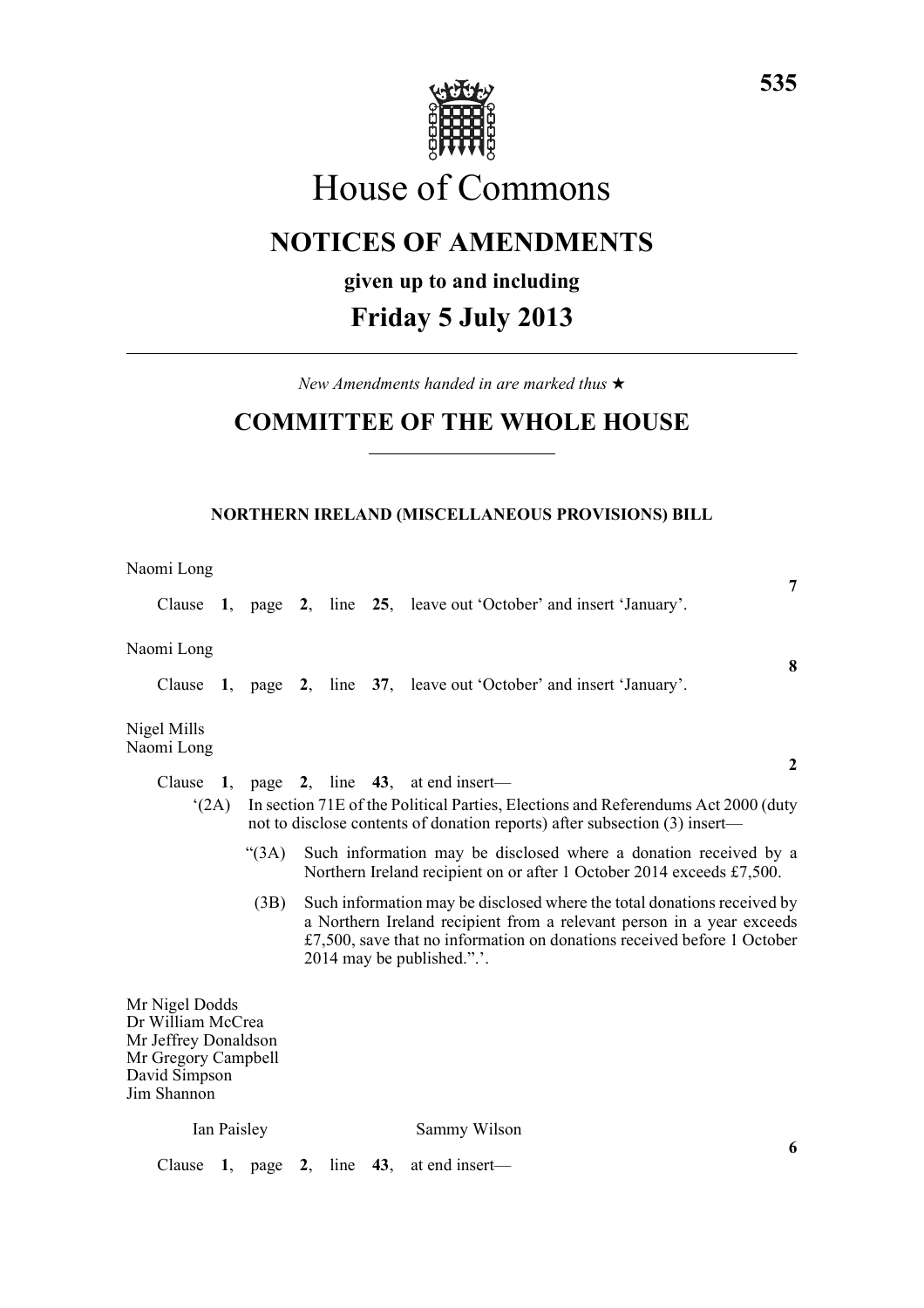'(2A) Section 71B of the Political Parties, Elections and Referendums Act 2000 is repealed.'.

**10**

**13**

**14**

**20**

**15**

**3**

Naomi Long

|            |     |  |  | $\star$ Clause 3, page 4, line 5, after 'Commons', insert 'or House of Lords'.                                                                                                                                             |    |
|------------|-----|--|--|----------------------------------------------------------------------------------------------------------------------------------------------------------------------------------------------------------------------------|----|
| Naomi Long |     |  |  |                                                                                                                                                                                                                            | 11 |
|            |     |  |  | $\star$ Clause 3, page 4, line 7, after 'Commons', insert 'or House of Lords'.                                                                                                                                             |    |
| Naomi Long |     |  |  |                                                                                                                                                                                                                            | 12 |
|            |     |  |  | Clause $3$ , page $4$ , line 11, at end insert—                                                                                                                                                                            |    |
|            | (2) |  |  | A person who becomes a Member of the House of Lords is not disqualified under<br>section $1(1)(za)$ at any time during the period of 8 days beginning with the day<br>the person becomes a Member of the House of Lords.'. |    |

### Naomi Long

\* Clause **3**, page **4**, line **30**, leave out from 'members)' to end of line 31 and insert 'leave out "either House of Parliament.".'.

### Naomi Long

\* Clause **4**, page **4**, line **36**, after 'Ireland)', insert 'or Seanad Éireann (the Senate of Ireland).<sup>5</sup>.

Mark Durkan Ms Margaret Ritchie

\* Clause **4**, page **4**, line **36**, at end insert 'or Seanad Éireann (Senate of Ireland). (dc) is a member of the House of Lords.'.

### Naomi Long

\* Clause **4**, page **4**, line **38**, after 'Éireann', insert 'or Seanad Éireann'.

### Nigel Mills

| Clause 4, page 4, line 41, at end add—                                           |
|----------------------------------------------------------------------------------|
| In section $1(1)$ of the Northern Ireland Assembly Disqualification Act 1975     |
| (disqualification of holders of certain offices and places) before paragraph (a) |
| $insert$ —                                                                       |
| "(za) is a member of the European Parliament;".                                  |

(4) After section 1B of that Act (as inserted by section 4(2)) insert—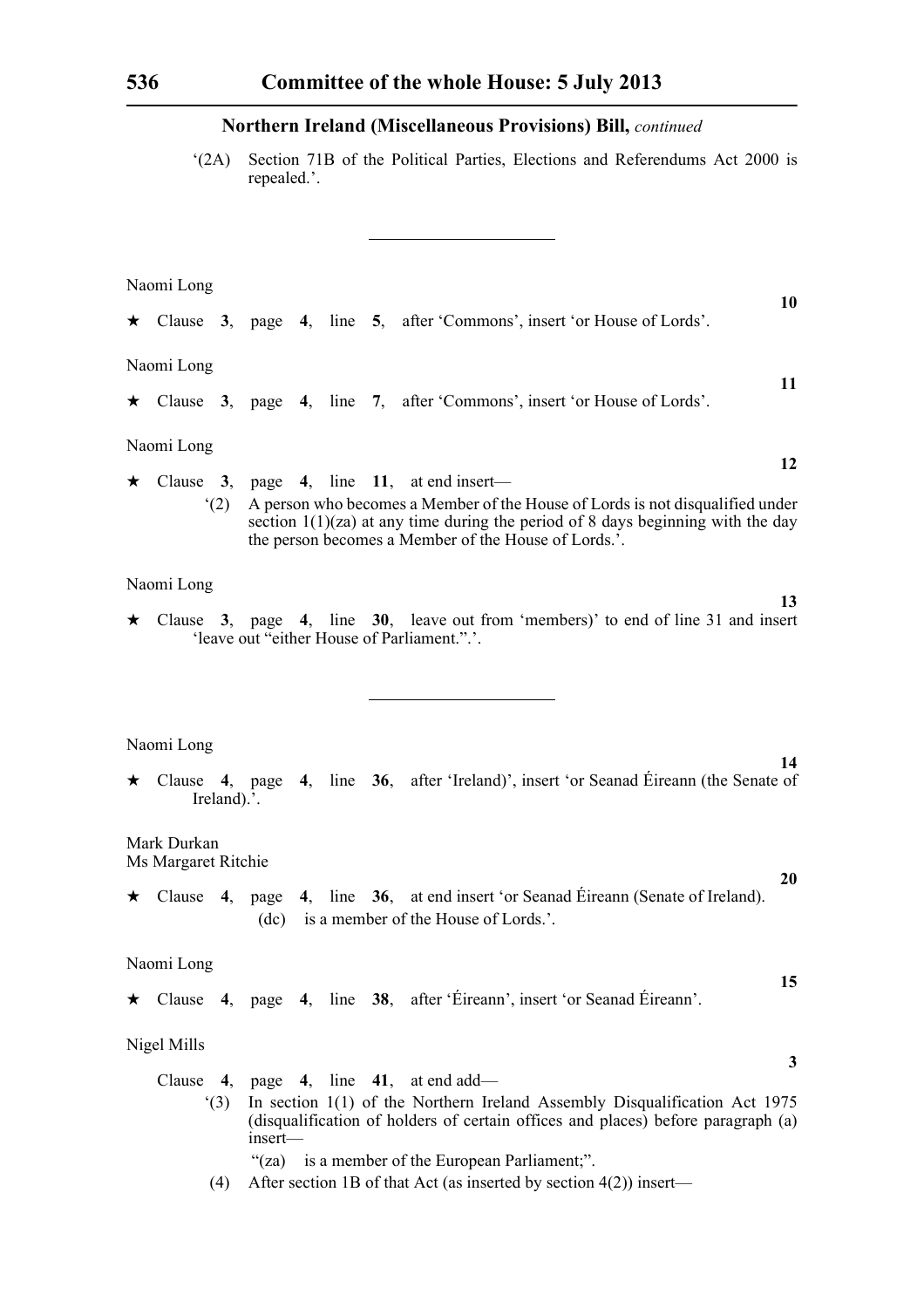### **"1C Members of the European Parliament**

A person returned at an election as a member of the Northern Ireland Assembly is not disqualified under section  $1(1)(za)$  at any time in the period of 8 days beginning with the day the person is so returned.".'.

Naomi Long

\* Clause **5**, page **6**, line **13**, leave out from 'MPs' to end and insert ', members of the House of Lords or members of the Oireachtas).'.

Naomi Long

\* Clause **5**, page **6**, line **28**, leave out from 'MPs' to end and insert ', members of the House of Lords or members of the Oireachtas); and'.

Mr Nigel Dodds Dr William McCrea Mr Jeffrey Donaldson Mr Gregory Campbell David Simpson Jim Shannon

Ian Paisley Sammy Wilson

Clause **6**, page **6**, line **37**, at end add—

'7B The alteration of the number of members of the Assembly required to express their concern about a matter which is to be voted on by the Assembly, such concern requiring that the vote on that matter shall require cross-community support.

> This paragraph does not include the alteration of that number to a number exceeding 30.'.

Mr Nigel Dodds Dr William McCrea Mr Jeffrey Donaldson Mr Gregory Campbell David Simpson Jim Shannon

### Ian Paisley Sammy Wilson

Clause **6**, page **6**, line **37**, at end insert—

- '7B The subject matter of Sections 16, 17, and 18 of this Act.
- (2) In Schedule 2, paragraph (b) after "sections" insert "16, 17 and 18".'.

**17**

**16**

### **4**

**5**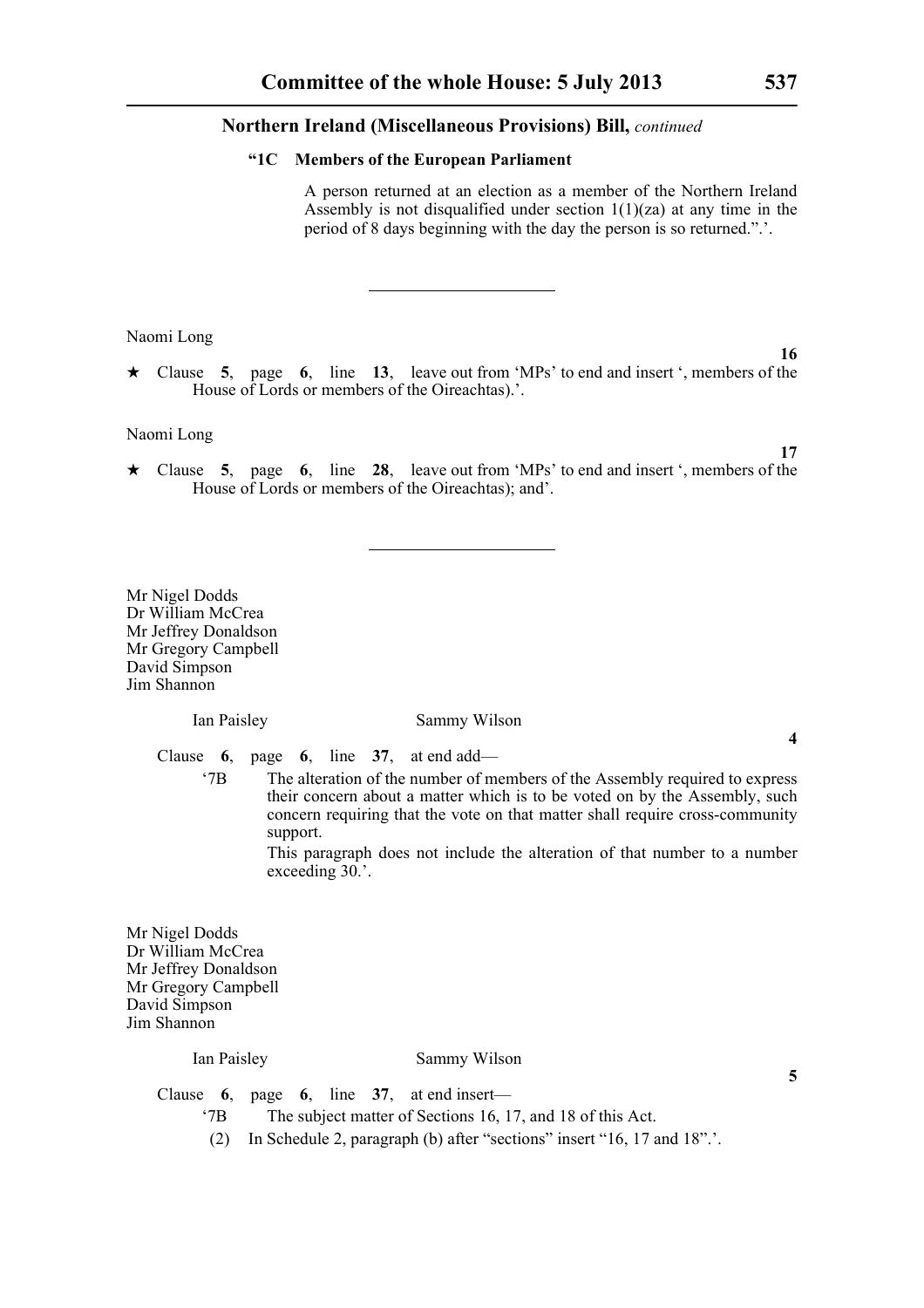Mark Durkan Ms Margaret Ritchie

\* Clause **6**, page **6**, line **37**, at end insert—

'7B The alteration to any age between 16 and 18 of the minimum voting age for elections to the Assembly or local government elections in Northern Ireland.'.

Vernon Coaker Stephen Pound Pamela Nash

Clause **6**, page **6**, line **37**, at end add—

'(2) In Schedule 3 to the Northern Ireland Act 1998 (reserved matters), at the end of paragraph 1 insert "except such functions as are specified by the Secretary of State by order made by statutory instrument.".'.

Ms Margaret Ritchie

Page **6**, line **38**, leave out Clause 7.

Mark Durkan Ms Margaret Ritchie

- $\star$  Clause 8, page 7, line 4, leave out from 'is' to end of line 41 and add 'repealed. (2) Any provision by Act of the Northern Ireland Assembly which provides, by virtue of section 21A(3) or (3A) of the 1998 Act, for the method of appointment of a Minister in charge of devolved policing and justice functions, shall be repealed.
	- (3) Any Minister in charge of devolved policing and justice functions shall be appointed in the same way as other Northern Ireland Ministers.'.

### ORDER OF THE HOUSE [24 JUNE 2013]

That the following provisions shall apply to the Northern Ireland (Miscellaneous Provisions) Bill:

### *Committal*

- 1. Clauses 1 to 9 shall be committed to a Committee of the whole House.
- 2. The remainder of the Bill shall be committed to a Public Bill Committee.

### *Proceedings in Committee*

- 3. Proceedings in Committee of the whole House shall (so far as not previously concluded) be brought to a conclusion at the moment of interruption on the day on which those proceedings are commenced.
- 4. Proceedings in the Public Bill Committee shall (so far as not previously concluded) be brought to a conclusion on Thursday 18 July 2013.
- 5. The Public Bill Committee shall have leave to sit twice on the first day on

**1**

**9**

**19**

**18**